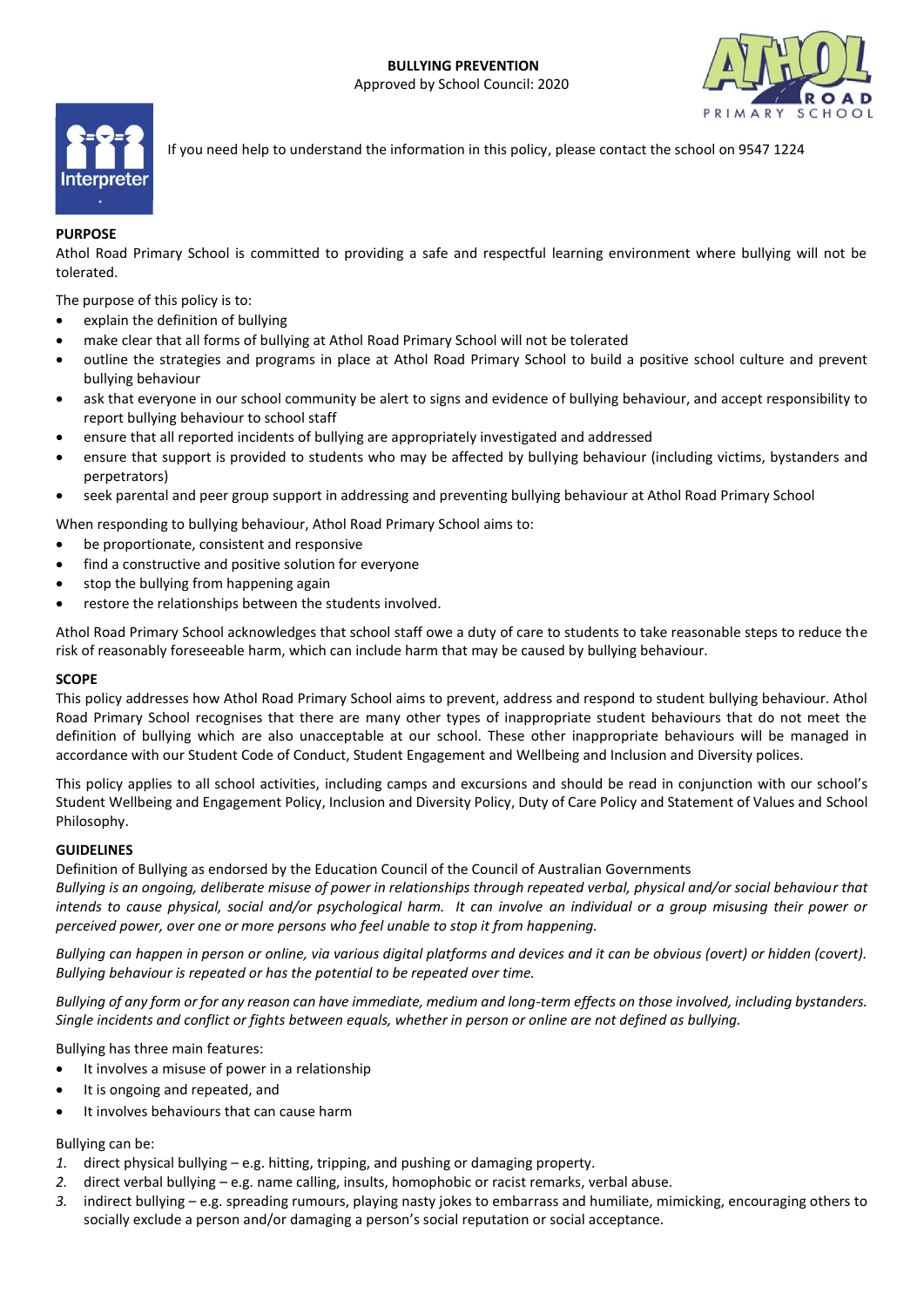*Cyberbullying* is direct or indirect bullying behaviours using digital technology. For example via a mobile phone, tablets, computers, chat rooms, email, social media, etc. It can be verbal, written or include use of images, video and/or audio.

*Mutual conflict* involves an argument or disagreement between people with no imbalance of power. In incidents of mutual conflict, generally, both parties are upset and usually both want a resolution to the issue. Unresolved mutual conflict can develop into bullying if one of the parties targets the other repeatedly in retaliation.

*Social rejection or dislike* is not bullying unless it involves deliberate and repeated attempts to cause distress, exclude or create dislike by others.

*Single-episode acts* of harassment, nastiness or physical aggression are not the same as bullying. If someone is verbally abused or pushed on one occasion, they are not being bullied. Harassment, nastiness or physical aggression that is directed towards many different people is not the same as bullying. However, single episodes of harassment, nastiness or physical aggression are not acceptable behaviours at our school.

Many distressing behaviours may not constitute bullying even though they are unpleasant. Students who are involved in or who witness any distressing behaviours of concern are encouraged to report their concerns to school staff.

*Harassment* is language or actions that are demeaning, offensive or intimidating to a person. It can take many forms, including sexual harassment and disability harassment. Further information about these two forms of harassment, including definitions, is set out in our Inclusion and Diversity Policy. Harassment of any kind will not be tolerated at Athol Road Primary School and may have serious consequences for students engaging in this behaviour. Athol Road Primary School will use its Student Wellbeing and Engagement Policy to guide a response to students demonstrating harassing behaviour, unless the behaviour also constitutes bullying, in which case the behaviour will be managed in accordance with this Bullying Prevention Policy.

## **IMPLEMENTATION: BULLYING PREVENTION**

Athol Road Primary School has a number of programs and strategies in place to build a positive and inclusive school culture. We strive to foster a school culture that prevents bullying behaviour by modelling and encouraging behaviour that demonstrates acceptance, kindness and respect.

Bullying prevention at Athol Road Primary School is proactive and is supported by research that indicates that a whole school, multifaceted approach is the most effective way to prevent and address bullying. At our school:

- There is a positive school environment that provides safety, security and support for students and promotes positive relationships and wellbeing.
- We strive to build strong partnerships between the school, families and the broader community that means all members work together to ensure the safety of students.
- Teachers are encouraged to incorporate learning space management strategies that discourage bullying and promote positive behaviour.
- A range of year level incursions and programs are planned for each year to raise awareness about bullying and its impacts.
- In the learning spaces, our social and emotional learning curriculum teaches students what constitutes bullying and how to respond to bullying behaviour assertively. This promotes resilience, assertiveness, conflict resolution and problem solving.
- The Peer Mediation program encourages positive relationships between students in different year levels. We seek to empower students to be confident communicators and to resolve conflict in a non-aggressive and constructive way.
- Students are encouraged to look out for each other and to talk to teachers and older peers about any bullying they have experienced or witnessed.

For further information about our engagement and wellbeing initiatives, please see our *Student Wellbeing and Engagement* policy.

#### **INCIDENT RESPONSE**

Reporting concerns to Athol Road Primary School

Bullying complaints will be taken seriously and responded to sensitively at our school.

Students who may be experiencing bullying behaviour or students who have witnessed bullying behaviour, are encouraged to report their concerns to school staff as soon as possible.

Our ability to effectively reduce and eliminate bullying behaviour is greatly affected by students and/or parents and carers reporting concerning behaviour as soon as possible, so that the responses implemented by Athol Road Primary School are timely and appropriate in the circumstances.

Staff encourage students to speak to one of their learning space teachers. However, students are welcome to discuss their concerns with any trusted member of staff including principal class, wellbeing worker or school social worker.

Parents or carers who may develop concerns that their child is involved in, or has witnessed bullying behaviour at Athol Road Primary School should contact the Principal or Assistant Principal by phone on 9547 1224 or by email directed to [athol.road.ps@education.vic.gov.au](mailto:athol.road.ps@education.vic.gov.au)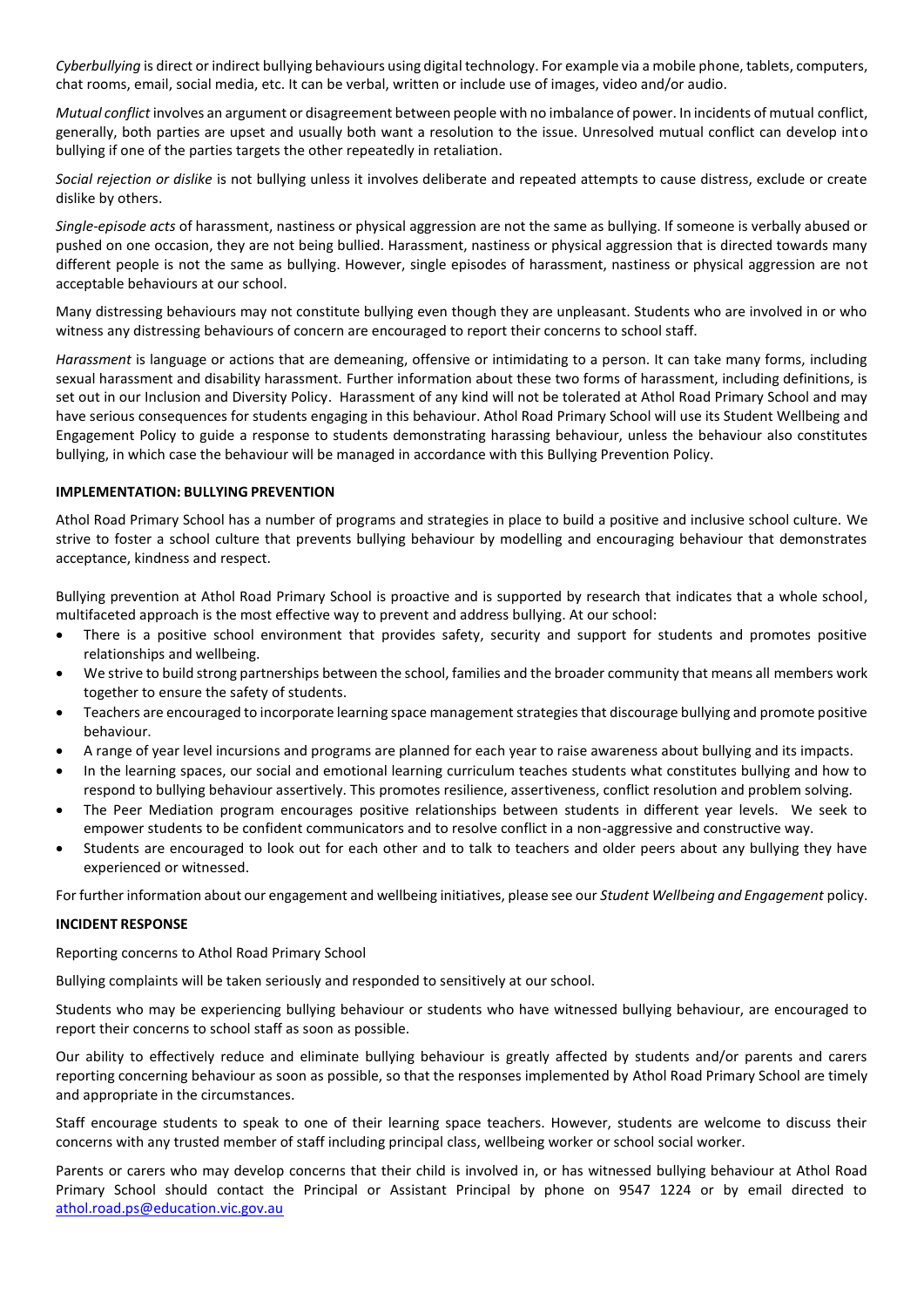# **Investigations**

When notified of alleged bullying behaviour, school staff are required to:

- record the details of the allegations on Sentral and
- inform the relevant Team Leader, Principal and Assistant Principal

The Team Leader and/or Principal or Assistant Principal are responsible for investigating allegations of bullying in a timely and sensitive manner. To appropriately investigate an allegation of bullying, they may:

- speak to the students involved in the allegations, including the victim/s, the alleged perpetrator/s and any witnesses to the incidents
- speak to the parents of the students involved
- speak to the teachers of the students involved
- take detailed notes of all discussions for future reference
- obtain written statements from all or any of the above.

All communications with the Team Leader, Principal and/or Assistant Principal in the course of investigating an allegation of bullying will be managed sensitively. Investigations will be completed as quickly as possible to allow for the behaviours to be addressed in a timely manner.

The objective of completing a thorough investigation into the circumstances of alleged bullying behaviour is to determine the nature of the conduct and the students involved. A thorough understanding of the alleged bullying will inform staff about how to most effectively implement an appropriate response to that behaviour.

Serious bullying, including serious cyberbullying, is a criminal offence and may be referred to Victoria Police. For more information, see: [Brodie's Law.](http://www.education.vic.gov.au/about/programs/bullystoppers/Pages/advicesheetbrodieslaw.aspx)

## **Responses to bullying behaviours**

When the person investigating has sufficient information to understand the circumstances of the alleged bullying and the students involved, a number of strategies may be implemented to address the behaviour and support affected students in consultation with the Student Wellbeing Team, teachers, SSSO, Assistant Principal and Principal.

There are a number of factors that will be considered when determining the most appropriate response to the behaviour. When making a decision about how to respond to bullying behaviour, Athol Road Primary School will consider:

- the age and maturity of the students involved
- the severity and frequency of the bullying and the impact it has had on the victim student
- whether the perpetrator student or students have displayed similar behaviour before
- whether the bullying took place in a group or one-to-one context
- whether the perpetrator demonstrates insight or remorse for their behaviour
- the alleged motive of the behaviour, including any element of provocation.

All, or some of the following responses to bullying behaviours may be implemented:

- Offer counselling support to the victim student or students, including referral to the Student Wellbeing Team, SSSO, external provider.
- Offer counselling support to the perpetrator student or students, including referral to the Student Wellbeing Team, SSSO, external provider.
- Offer counselling support to affected students, including witnesses and/or friends of the victim student, including referral to the Student Wellbeing Team, SSSO, external provider.
- Facilitate a restorative practice meeting with all or some of the students involved. The objective of restorative practice is to repair relationships that have been damaged by bringing about a sense of remorse and restorative action on the part of the person who has bullied someone and forgiveness by the person who has been bullied.
- Facilitate a mediation between some or all of the students involved to help to encourage students to take responsibility for their behaviour and explore underlying reasons for conflict or grievance.
- Implement disciplinary consequences for the perpetrator students, which may include removal of privileges, detention, suspension and/or expulsion consistent with our Student Wellbeing and Engagement policy, the Ministerial Order on Suspensions and Expulsions and any other relevant Department policy.
- Facilitate a Student Support Group meeting and/or Behaviour Support Plan for affected students.
- Prepare a Safety Plan or Individual Management Plan restricting contact between victim and perpetrator students.
- Provide discussion and/or mentoring for different social and emotional learning competencies of the students involved, including resilience programs, etc.
- Monitor the behaviour of the students involved for an appropriate time and take follow up action if necessary.
- Implement year group targeted strategies to reinforce positive behaviours

The Assistant Principal is responsible for maintaining up to date records of the investigation of and responses to bullying behaviour.